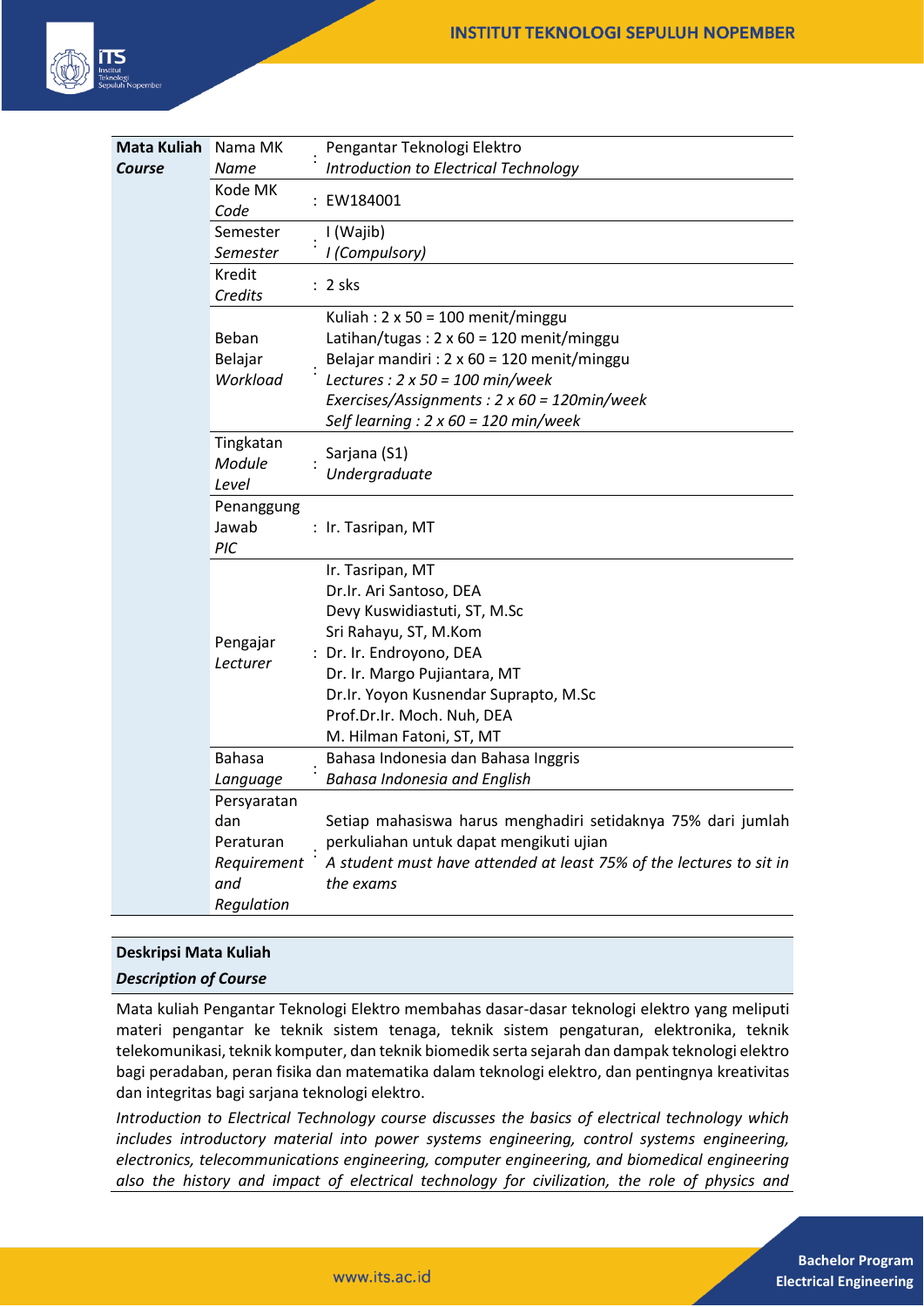

*mathematics in technology electrical engineering, and the importance of creativity and integrity for student in electrical technology.*

#### **CPL Prodi yang Dibebankan**

#### *Learning Outcomes*

(CPL-04) Mampu bekerja secara efektif dalam kelompok yang beranggotakan lintas disiplin dan budaya dengan menunjukkan sifat kepemimpinan, dan mampu mendefinisikan tujuan, rencana kerja, dan capaian

*(PLO-4) Capable to work effectively in groups of members across disciplines and cultures by showing leadership traits, and being able to define goals, work plans, and achievements*

(CPL-07) Mampu berkomunikasi secara efektif baik dalam bentuk tulisan maupun lisan *(PLO-7) Capable to communicate effectively both in written and oral form* 

(CPL-12) Mampu menunjukkan sikap religius, nasionalis, saling menghormati.

*(PLO-12) Capable to show religious, nationalist, and mutual respect characters* 

**Capaian Pembelajaran Mata Kuliah** *Course Learning Outcomes*

(CPMK-01) Menguasai konsep, prinsip dan prosedur perancangan sistem tenaga listrik, sistem pengaturan, telekomunikasi multimedia, elektronika, teknik komputer, dan teknik biomedik.

*(CLO-01) Mastering the concepts, principles and procedures of electric power system design, regulatory systems, multimedia telecommunications, electronics, computer engineering, and biomedical engineering.*

(CPMK-02) Mampu memformulasikan permasalahan rekayasa pada sistem tenaga listrik, sistem pengaturan, telekomunikasi multimedia, elektronika, teknik komputer, dan teknik biomedik.

*(CLO-02) Be able to formulate engineering problems in electric power systems, control systems, multimedia telecommunications, electronics, computer engineering, and biomedical engineering.*

(CPMK-03) Mampu mendeskripsikan penyelesaian permasalahan rekayasa pada sistem tenaga listrik, sistem pengaturan, telekomunikasi multimedia, elektronika, teknik komputer, dan teknik biomedik.

*(CLO-03) Be able to describe the resolution of engineering problems in electric power systems, control systems, multimedia telecommunications, electronics, computer engineering, and biomedical engineering.*

(CPMK-04) Mampu mengambil keputusan secara tepat dalam konteks penyelesaian masalah di bidang keahliannya, berdasarkan hasil analisis informasi dan data.

*(CLO-04) Able to make decisions appropriately in the context of problem solving in his field of expertise, based on the results of analysis of information and data.*

(CPMK-05) Menunjukkan sikap bertanggungjawab atas pekerjaan di bidang keahliannya secara mandiri

*(CLO-05) Demonstrating attitude of responsibility on work in his/her field of expertise independently.*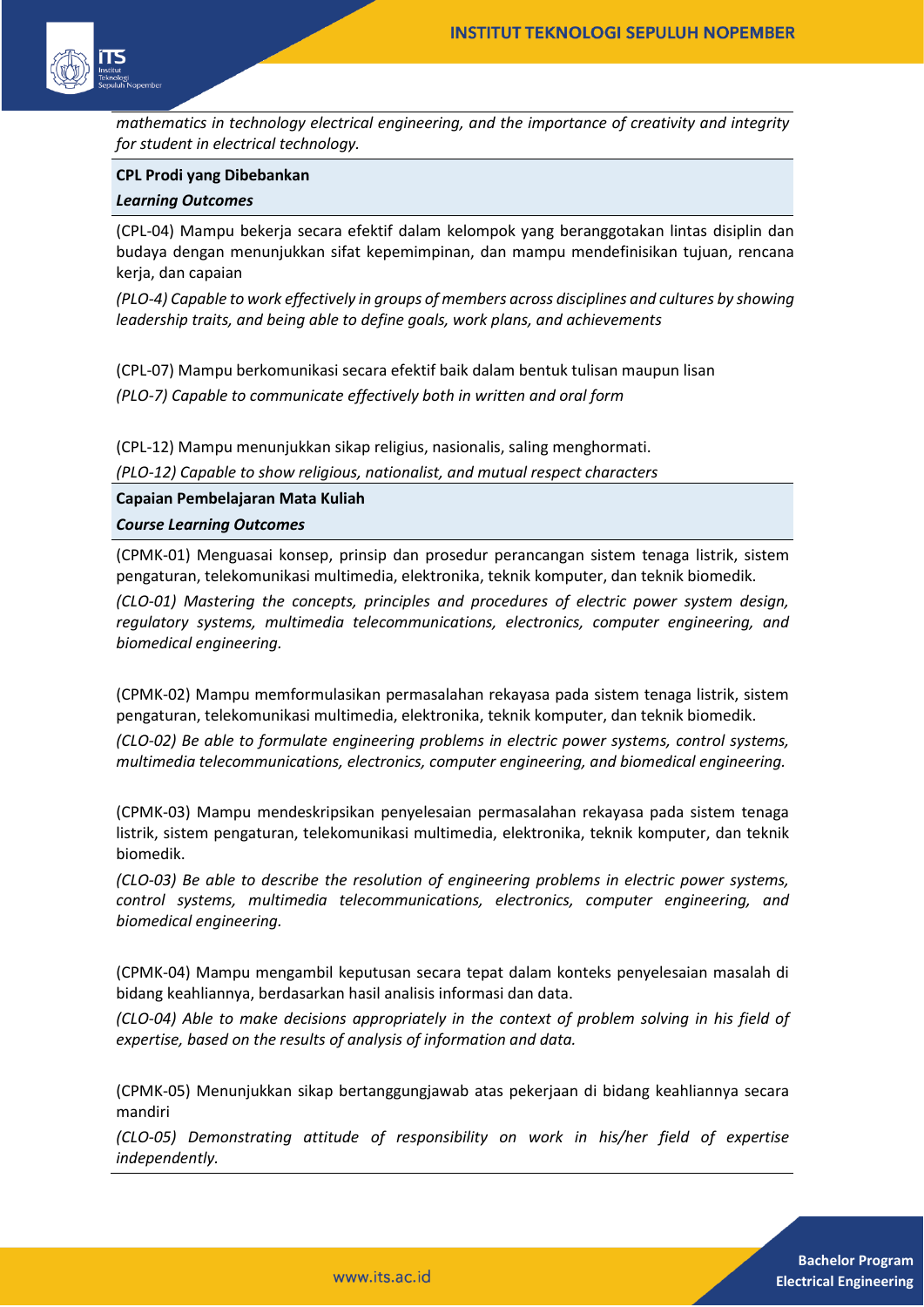

## **Topik/Pokok Bahasan**

## *Main Subjects*

- 1. Pengantar teknik sistem tenaga *Introduction to power system techniques*
- 2. Pengantar teknik sistem pengaturan *Introduction to control system techniques*
- 3. Pengantar elektronika *Introduction to electronics*
- 4. Pengantar teknik telekomunikasi *Introduction to telecommunications techniques*
- 5. Pengantar teknik komputer *Introduction to computer engineering*
- 6. Pengantar teknik biomedika *Introduction to biomedical techniques*
- 7. Sejarah/timeline teknologi elektro (Volta, Ohm, Kelvin, Faraday, Biot Savart, Laplace, Ampere, Maxwell, dan seterusnya) *History/timeline of electrical technology (Volta, Ohm, Kelvin, Faraday, Biot Savart, Laplace, Ampere, Maxwell, and so on)*
- 8. Dasar fenomena listrik dan magnet (elektron, arus listrik, listrik magnet, batere, dst) *Basic phenomena of electricity and magnetism (electrons, electric current, magnetic electricity, batteries, etc.)*
- 9. Fisika dan matematika dalam teknologi elektro (fenomena fisika dari elektro, pemodelan matematika untuk sinyal dan sistem dalam teknologi elektro) *Physics and mathematics in electrical technology (electro physical phenomena, mathematical modeling for signals and systems in electrical technology)*
- 10. Dampak teknologi elektro terhadap perkembangan peradaban (transportasi, dsb) *Impact of electrical technology on the development of civilization (transportation, etc.)*
- 11. Kreativitas bagi sarjana teknologi elektro dalam menghadapi perkembangan teknologi (memiliki penguasaan dasar yang kuat) *Creativity for graduates of electrical technology in the face of technological developments (having strong basic mastery)*
- 12. Kode etik dan integritas bagi sarjana teknologi elektro (pengakuan terhadap hasil karya orang lain, upaya mandiri dalam menyelesaikan permasalahan, dst) *Code of ethics and integrity for scholars of electrical technology (recognition of the work of others, independent efforts to solve problems, etc.)*

#### **Pembelajaran dan ujian**

# *Study and examination*

- Latihan di kelas *In-class exercises*
- Tugas 1, 2, 3 *Assignment 1, 2, 3*
- Ujian tengah semester *Mid-term examination*
- Ujian akhir semester
- *Final examination*

# **Pustaka**

# *Reference(s)*

[1] Anthonie Meijers, Philosophy of Technology and Engineering Sciences, Elsevier, 2009.

[2] Clive Maxfield dkk, Electrical Engineering, Elsevier, 2008.